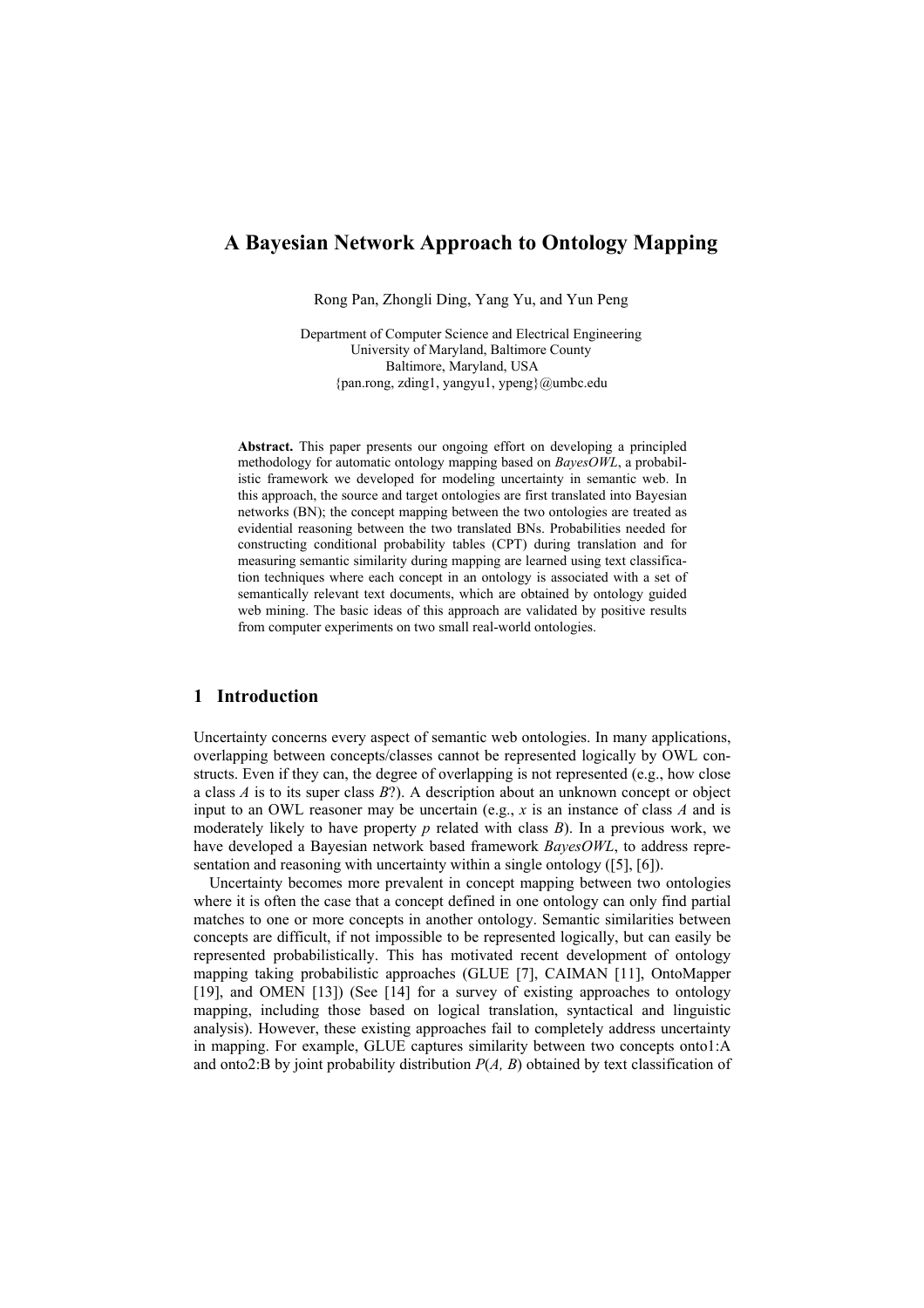exemplars (semantically relevant text documents) to each concept. Then onto1:A is mapped to onto2:C whose similarity to onto1:A, measured by, say their Jaccard coefficients [21] (computed from the joint distribution), passes a threshold and is highest among all concepts in onto2. Here, onto1:A is taken as (semantically) equivalent to onto2:C, the degree of similarity between them will not be considered in future reasoning (e.g., subsumption within onto2). Also ignored are the other concepts that are also similar to onto1:A (albeit at smaller degree).

 The work reported in this paper extends *BayesOWL* in a number of significant ways so that uncertainty in ontology mapping can be dealt with properly. As depicted in Figure 1 below, this new framework consists of three components: 1) a text classification based *learner* to learn from web data the probabilistic ontological information within individual ontologies and between concepts in two different ontologies; 2) a *BayesOWL* module to translate given ontologies (together with the learned uncertain information) into BNs; and 3) a concept *mapping module* which takes a set of learned raw similarities as input and finds mappings between concepts from two different ontologies based on evidential reasoning across two BNs.



**Fig. 1.** The framework

Before describing the BN Mapping module and the learner in detail (Sections 3 and 4), we first provide some background information in Section 2. This includes a brief summary of *BayesOWL*, and introductions to Jeffrey's rule and iterative proportional fitting procedure (IPFP), two techniques used in this work. Methods and results of computer experiments with two small ontologies are given in Section 5. The paper concludes with discussions and directions of future research in Section 6.

# **2 Background**

As background, we briefly introduce Jeffrey's rule, IPFP, and *BayesOWL* here.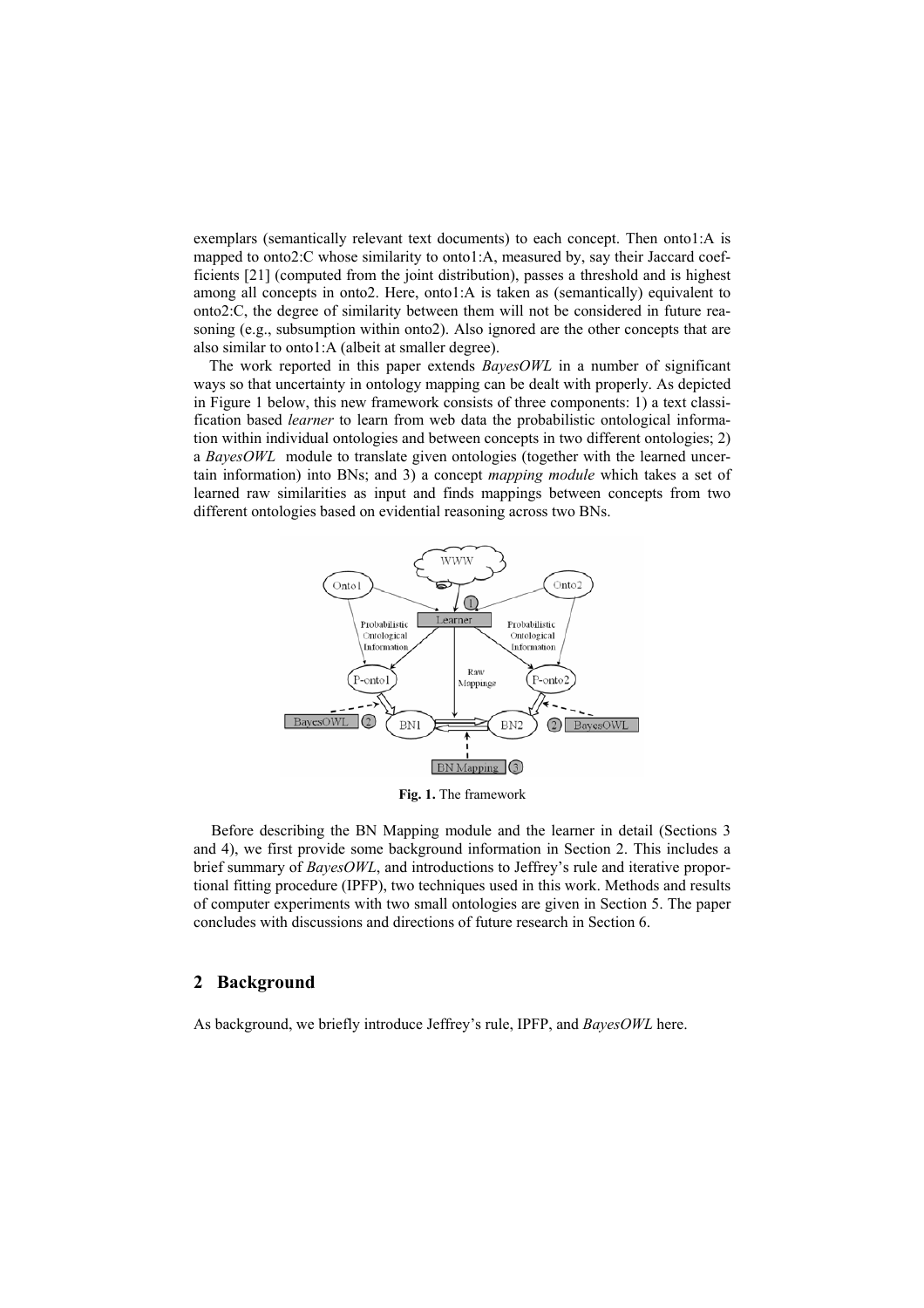#### **2.1 Techniques for Updating Probability Distributions**

Two techniques for updating a probability distribution by another distribution used in this work are briefly described below.

**Jeffrey's rule**, also known as rule of *probability kinematics* or *J-conditioning*, was proposed by Richard Jeffrey [9] to revise a probability measure (e.g., a joint distribution  $P(x)$ ) by another probability function (e.g., a prior  $Q(x_i)$ ) in another distribution). The rule can be written as follows in this context: if  $P(x_i)$ , our belief on  $X_i \in X$ , is changed to  $Q(x_i)$ , then the beliefs of other variables  $X_{i\neq i} \in X$  shall be changed to

$$
Q(x_j) = \sum_{x_i} P(x_j \mid X_i = x_i) Q(X_i = x_i)
$$
\n(2.1)

if  $P(x_i | x_i)$  is invariant with respect to  $Q(x_i)$ .

Jeffrey's rule can be used as a mechanism to update a distribution by soft evidence, represented as a distribution such as  $Q(x_i)$ . The rule then can be written as

$$
P(x_i \mid se) = Q(x_i), \text{ and } \tag{2.2}
$$

$$
Q(x_{j\neq i}) = P(x_j \mid se) = \sum_{x_i} P(x_j \mid X_i = x_i) P(X_i = x_i \mid se) = \sum_{x_i}^{x_i} P(x_j \mid X_i = x_i) Q(X_i = x_i)
$$
 (2.3)

Pearl ([16], [17]) has shown that the virtual evidence, a method widely adopted in Bayesian network (BN) inference, can be viewed as formally equivalent to the likelihood ratio version of Jeffrey's rule. This is done by adding a virtual node  $ve_i$  which has  $X_i$  as its only parent in the BN, related by likelihood ratio:

$$
L(X_i) = \frac{P(\nu e_i \mid X_i)}{P(\nu e_i \mid \overline{X_i})} = \frac{P(X_i)Q(\overline{X_i})}{Q(X_i)P(\overline{X_i})}
$$
(2.4)

when  $X_i$  is binary. Soft evidence update (eqs. 2.2 and 2.3) can be realized by BN belief update with  $ve_i$  instantiated to true. It can be shown that  $L(X_i)$  for multivalued variables can also be calculated from  $P(x_i)$  and  $Q(x_i)$  [17].

As will be seen shortly, we use Jeffrey's rule to propagate probabilistically beliefs on variables between two BNs that are translated from two ontologies during mapping.

**IPFP** (**I**terative **P**roportional **F**itting **P**rocedure) is a computational procedure that updates a given distribution  $Q_0(x)$  to satisfy a set of probability constraints  $R = \{R_i(y^i)\}\$  where each  $R_i(y^i)$  is a distribution over  $Y^i \subseteq X$  [10]. Roughly speaking, IPFP iterates over constraints in  ${R_i(y^i)}$  in cycle, at each iteration, the current distribution is updated by one constraint according to

$$
Q_k(x) = Q_{k-1}(x) \cdot \frac{R_i(y^i)}{Q_{k-1}(y^i)}
$$
\n(2.5)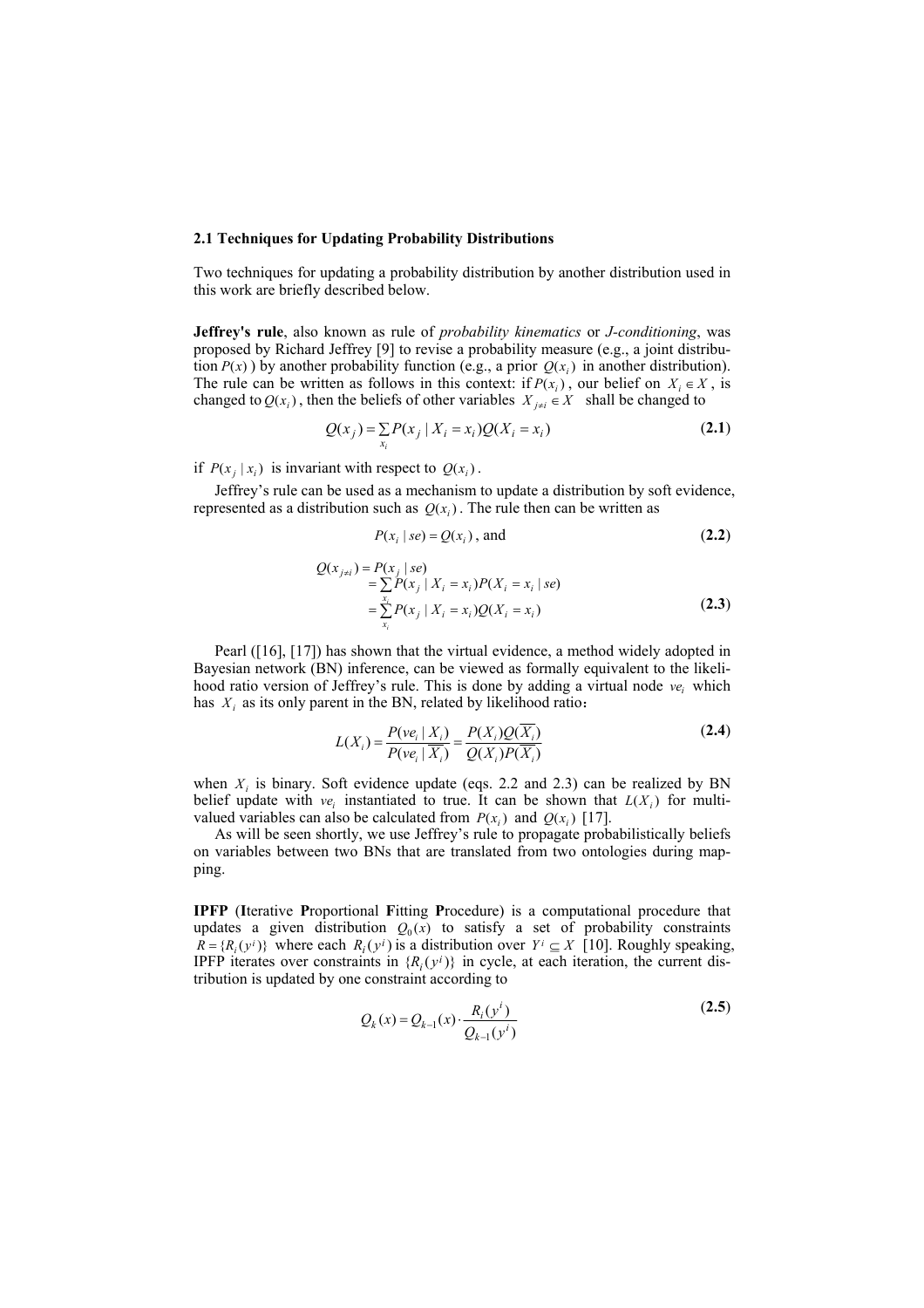It has been proved based on *I-divergence* geometry ([4], [22]) that IPFP converges to an unique distribution  $Q^*(x)$ , which 1) satisfies all  $R_i(y^i)$  in  $R_i$ , i.e.,  $Q^*(y^i)$  =  $R_i(y^i)$  for  $R_i \in R$ , and 2) has the smallest Kullback-Leibler distance (or I-divergence) to  $Q_0(x)$  among all distributions  $Q(x)$  that satisfy all constraints in *R*, i.e.,

$$
I(Q^* \parallel Q_{(0)}) = \sum_{x} Q^*(x) \log \frac{Q^*(x)}{Q_{(0)}(x)}
$$
(2.6)

is minimized.  $Q^*(x)$  is called *I*<sub>1</sub>-projection of  $Q_0(x)$  on *R*. Bock [1] and Cramer [2] extended IPFP to conditional IPFP (CIPFP) to allow constraints with the form of conditional probability distributions and proved its convergence.

If we consider  $Q(y^i)$  as soft evidence on a collection of variables  $Y^i$ , then IPFP can be considered as another mechanism of processing soft evidence [20]. The difference between Jeffrey's rule and IPFP in this regard is that the former requires the invariance of domain knowledge (i.e.,  $P(x_i | x_i)$  remains unchanged in  $Q(x)$ ) while the latter requires minimizing I-divergence which in general destroys the invariance in the updated  $Q^*(x)$ . How to combine these two techniques together when used in ontology to BN translation and in concept mapping will be given in Subsection 2.2 and Section 3.

#### **2.2 BayesOWL**

*BayesOWL* ([5], [6]) is a framework which augments and supplements OWL for representing and reasoning with uncertainty based on Bayesian networks. This framework provides a set of rules and procedures for direct translation of an OWL ontology into a BN structure (a directed acyclic graph or DAG) and a method based on IPFP that utilizes available probability constraints about classes and interclass relations in constructing the conditional probability tables (CPTs) of the BN. The translated BN, which preserves the semantics of the original ontology and is consistent with the probabilistic constraints, can support ontology reasoning, both within and across ontologies, as Bayesian inferences.

**Structural translation** The general principle underlying the structural translation rules is that all classes (specified as "subjects" and "objects" in RDF triples of the OWL file) are translated into nodes in BN, and an arc is drawn between two nodes in BN if the corresponding two classes are related by a "predicate" in the OWL file, with the direction from the superclass to the subclass.

 The model-theoretic semantics of OWL treats the domain as a non-empty collection of individuals. If class *A* represents a concept, the node it is translated to is treated as a binary random variable of two states *a* and  $\bar{a}$ , and we interpret  $P(A = a)$ as the prior probability or one's belief that an arbitrary individual belongs to class *A* , and  $P(a | b)$  as the conditional probability that an individual of class *B* also belongs to class *A*. Similarly, for  $P(\overline{a})$ ,  $P(\overline{a} | b)$ ,  $P(a | \overline{b})$ , and  $P(\overline{a} | \overline{b})$ , we interpret the negation as "not belonging to".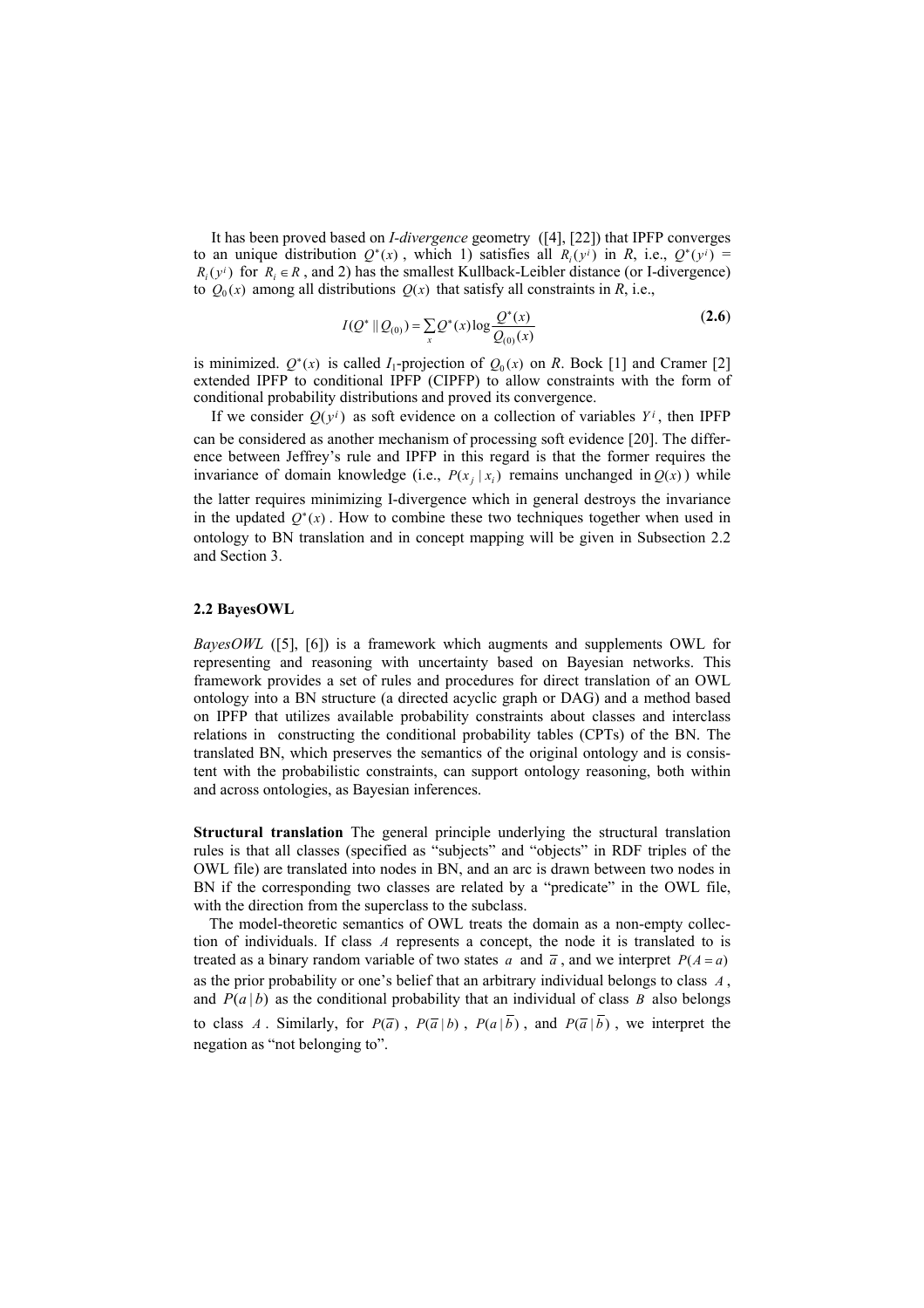Control nodes are created during the translation to facilitate modeling relations among class nodes that are specified by OWL *logical* operators, and there is a converging connection from each of the concept nodes involved in this logical relation to its specific control node. There are five types of control nodes in total corresponding to the five types of logical relations: "and" (owl:intersectionOf), "or" (owl:unionOf), "not" (owl:complementOf), "disjoint" (owl:disjointWith), and "same as" (owl:equivalentClass).

**Constructing CPTs** The nodes in the DAG obtained from the structural translation step can be divided into two disjoint groups: *XR*, regular nodes representing concepts in ontology, and *XC*, control nodes for bridging logical relations. The CPT for a control node in *XC* can be determined by the logical relation it represents so that when its state is "True", the corresponding logical relation holds among its parent nodes. When all the control nodes' states are set to "True" (denote this situation as *CT*), all the logical relations defined in the original ontology are held in the translated BN. The remaining issue is then to construct the CPTs for node in  $X_R$  so that  $P(X_R|CT)$ , the joint distribution of all regular nodes in the subspace of *CT*, is consistent with all the given probabilistic constraints about classes and relations between classes. These constraints include, most likely, priors for classes *P*(*C*), conditionals *P*(*C|D*) for relations between classes *C* and *D.* Several suggestions have been made to encode probability constraints in semantic web languages (e.g., [6] with OWL, and [8] with RDF). These constraints can be obtained from the ontology designers or learned from data (an approach that learns these constraints from web is described in Section 4).

 In principle, IPFP can be applied to construct CPTs to satisfy all the given probabilistic constraints. Two difficulties exist. First, as we mentioned earlier, direct application of IPFP may destroy the existing interdependencies between variables (i.e., the given DAG becomes invalid). Secondly, IPFP is computationally very expensive since every entry in the joint distribution of the BN must be updated at each iteration. To overcome these difficulties, we developed an algorithm named D-IPFP that decomposes IPFP so that each iteration only updates a small portion of the BN that are directly involved with the chosen constraint, and the update is done only to CPTs while keeping the DAG of the network intact [18]. In particular, when each of the given constraints involves only one variable *Ci* and a set of zero or more of its parents  $L_i$ ,  $(2.5)$  of IPFP becomes [5]

$$
\begin{cases} Q_k(c_i \mid \pi_i) = Q_{k-1}(c_i \mid \pi_i) \cdot \frac{Q(c_i \mid L_i)}{Q_{k-1}(c_i \mid L_i)} \\ Q_k(c_j \mid \pi_j) = Q_{k-1}(c_j \mid \pi_j) \end{cases} \quad (2.7)
$$

 The *BayesOWL* framework can support common ontology reasoning tasks as probabilistic inferences in the translated BN. For example, given a concept description *e*, it can answer queries about concept satisfiability (whether  $P(e|CT) = 0$ ), about concept overlapping (how close *e* is to a concept *C* as *P(e|C,CT)*), and about concept subsumption (find the concept which is most similar to *e*) by defining some similarity measures such as Jaccard coefficient [21].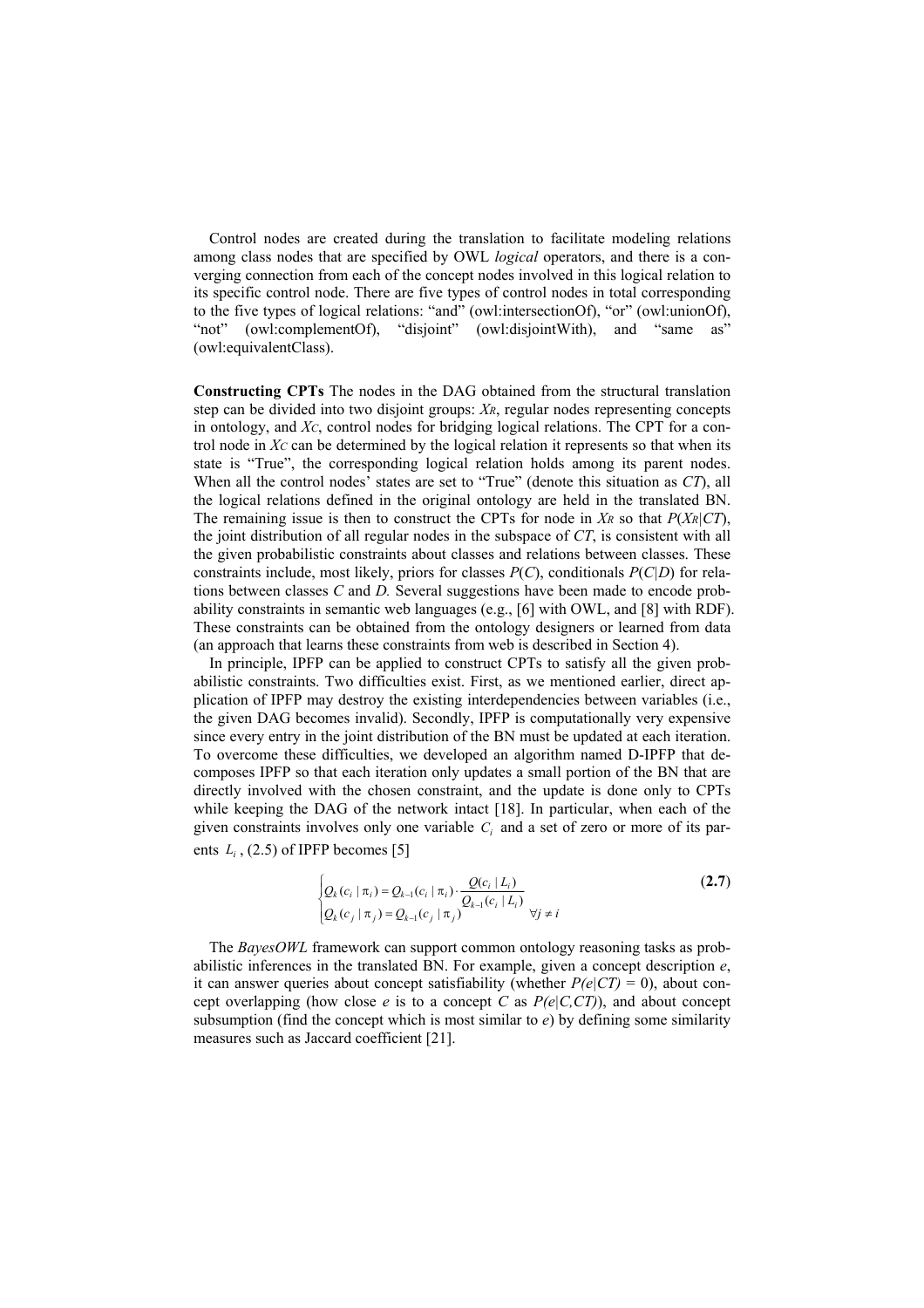### **3 Concept Mapping Between Ontologies Using BN Mapping**

It is often the case when attempting to map concept *A* defined in Ontology 1 to Ontology 2, there is no concept in Ontology 2 that is semantically identical to *A*. Instead, *A* is similar to several concepts in Ontology 2 with different degree of similarity. A solution to this so-called one-to-many problem, as suggested by [19] and [7], is to map  $\Lambda$  to the target concept  $\Lambda$  which is most similar to  $\Lambda$  by some measure. This simple approach would not work well because 1) the degree of similarity between *A* and *B* is not reflected in *B* and thus will not be considered in reasoning after the mapping; 2) potential information loss because other similar concepts are ignored in the mapping; 3) it cannot handle the situation where *A* itself is uncertain; and 4) it does not work well when more than one concepts need to be mapped. To see the last point, consider a situation where concept x defined as intersection of A and B in onto1 is to be mapped to onto2. Suppose the most similar concepts to *A* in onto2 are *C* and *D*, and those to are *B* are *E* and *D*, it would be difficult to determine which of the three (*C*, *D*, and *E*) *x* should be mapped to.

 These difficulties in ontology mapping can be dealt with properly in our framework. We assume that pair-wise similarity measures are available between any concepts in two ontologies onto1 and onto2 (or between variables in BN1 and BN2, respectively). We take mapping as update on probability distribution of variables in BN2 by distributions of variables in BN1 in accordance to the similarity measures between these variables. Further inferences (e.g., finding the most probable subsumer in onto2 for a concept defined in onto1) can be drawn by Bayesian inference with the updated distribution of BN2. We present our approach starting with the basis: 1) a notion of *probabilistic semantic linkage* between a pair of concepts/variables; 2) the "1 to n" mapping (one variable in BN1 mapped to multiple similar ones in BN2); and 3) the "m to n" mappings where multiple variables in BN1 need to be mapped.

#### **3.1 Pair-wise Probabilistic Semantic Linkage**

We assume the similarity information between variable *A* in BN1 and *B* in BN2 is captured by the joint distribution  $P(A, B)$ . This distribution is in a probability space, denoted as *PS*1,2 , which is related but different from the spaces for *A* and *B*, denoted as *PS*<sup>1</sup> and *PS*<sup>2</sup>, respectively. Moreover, since this measure is based on the semantic similarity intrinsic to the meanings of these two variables, *P*(*A, B*) is assumed invariant with respect to changes in *PS*<sup>1</sup> and *PS*<sup>2</sup>. That is, beliefs on variables in *A* and *B* may change when evidence is presented but not that of *P*(*A, B*) in *PS*1,2 .

**Probabilistic semantic linkage** between *A* and *B*, which serves as a basis mapping mechanism between similar variables, is defined as

$$
SL_{A,B}^{1,2} = \langle PS^1, PS^2, A, B, P(A, B) \rangle,
$$

where  $A \in PS<sup>1</sup>$ , and  $B \in PS<sup>2</sup>$ , and  $P(A, B)$  measures the semantic similarity between *A* and *B*. Then the influence to *B* by *A* via the single linkage  $SL<sup>1,2</sup><sub>A,B</sub>$  changes  $P(B)$  to  $Q(B)$  by  $P(A)$ . This update can be viewed as twice applications of Jeffrey's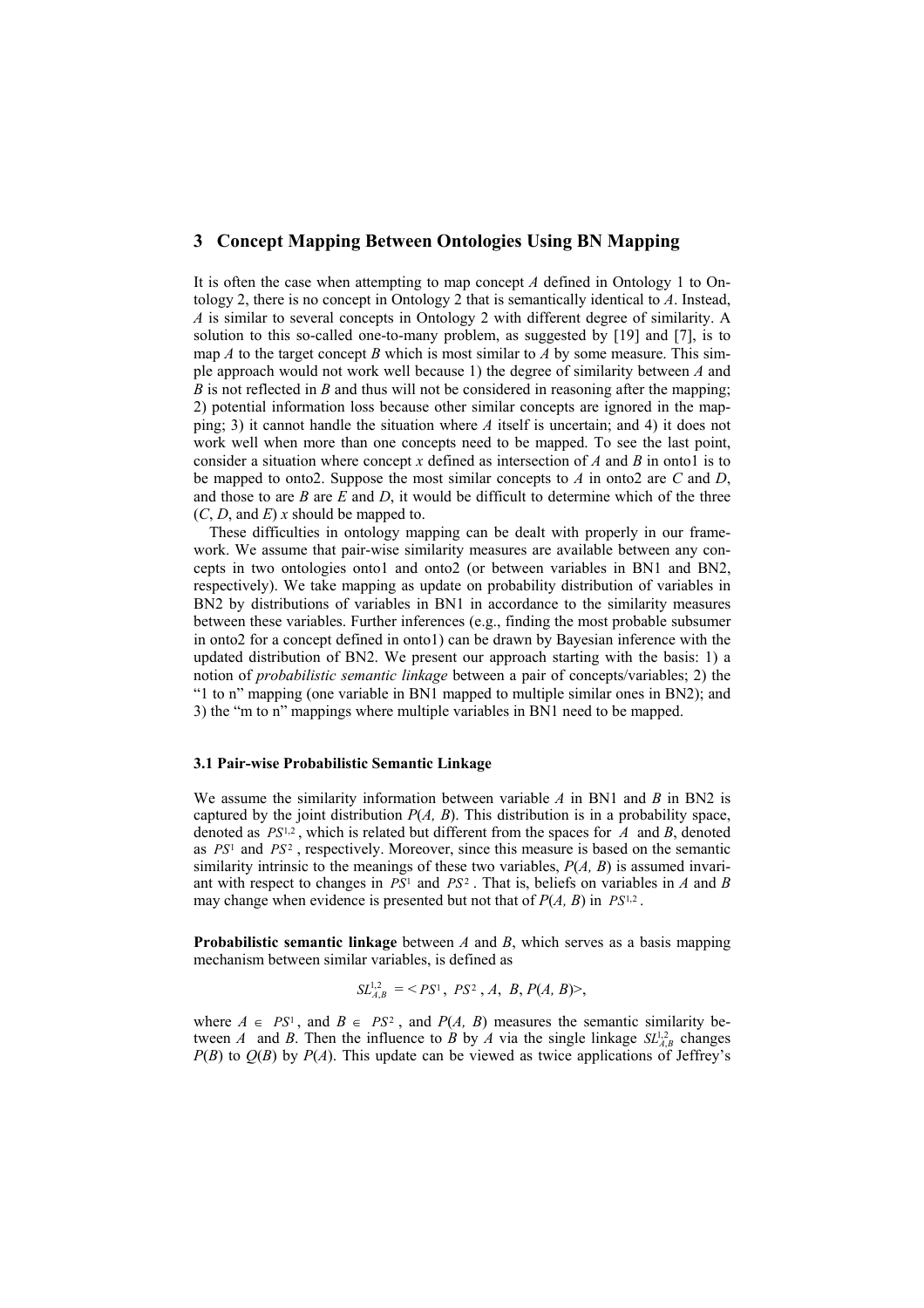rule across these three spaces, first from  $PS<sup>1</sup>$  to  $PS<sup>1,2</sup>$  then  $PS<sup>1,2</sup>$  to  $PS<sup>2</sup>$ , as depicted in Figure 2 below. Since *A* in *PS*<sup>1</sup> is identical to *A* in *PS*<sup>1,2</sup>, *P(A)* in *PS*<sup>1</sup> becomes soft evidence  $Q(A)$  to *PS*<sup>1,2</sup> by (2.2), the distribution of *B* in *PS*<sup>1,2</sup> is updated by (2.3) to

$$
Q(B) = \sum_{A} P(B \mid A) Q(A) , \qquad (3.1)
$$

 $Q(B)$  is then applied as soft evidence from *PS*<sup>1,2</sup> to node *B* in *PS*<sup>2</sup>, updating distribution of other variables  $C$  in  $PS<sup>2</sup>$  by (2.3) as

$$
Q(C) = \sum_{B} P(C | B) Q(B) = \sum_{B} P(C | B) \sum_{A} P(B | A) P(A).
$$
 (3.2)



**Fig. 2.** Mapping concept *A* to *B* via semantic linkage  $SL^{1,2}_{A,B}$ 

#### **3.2 Multiple Semantic Linkages**

Usually, *A* in onto1 may be semantically similar to more than one concept in onto2. For, example, if *A* is fairly similar to *B* in onto2, it would also be similar to all super concepts and also some sub-concepts of *B*, possibly with different similarity measures. In other words, mapping *A* to BN2 amounts mapping it through all semantic linkages that initiate from  $\vec{A}$  and end at each similar concept  $\vec{B}^J$  in BN2. Probabilistically, BN2 can be seen as receiving *n* soft evidences, one for a linkage from A to  $B<sup>J</sup>$  for each concept  $B^J$  in BN2. This requires 1) all similarity measures  $P(A, B^J)$  remain invariant, and 2) conditional dependencies among variables in BN2 also remain invariant. This "1 to n" mapping can be carried out by a process that combines both Jeffrey's rule and IPFP. Like IPFP, this process is iterative over these linkages in a cycle until convergence.

This process can be realized by generalizing Pearl's virtual evidence approach for soft evidence update [15]. In this method of ours, each node  $B<sup>J</sup>$  is attached a virtual evidence node. At iteration step  $k$ , if linkage from A to  $B<sup>J</sup>$  is chosen, then we first calculate likelihood  $L_K(B^J)$  for virtual evidence node  $ve^J$  that will be used to simulate soft evidence  $Q(B^J)$  by

$$
L_K(B^J) = \frac{Q_{K-1}(B^J)Q(\overline{B}^J)}{Q(B^J)Q_{K-1}(\overline{B}^J)},
$$
\n(3.3)

and then apply Jeffrey's rule of (3.1) and (3.2) with the modified likelihood to update variable beliefs in BN2. Note that (3.3) is the same as (2.4) except for  $Q_{k-1}(B^J)$ , the new distribution obtained at step  $k-1$  is used rather than the initial  $P(B^J)$ . Also note that this process does not explicitly modify the joint distribution of BN2 as the standard IPFP would do, instead, it modifies the likelihood associated with each virtual evidence node  $ve^J$  while keep the joint distributions  $P(A, B^J)$  and CPT's in BN2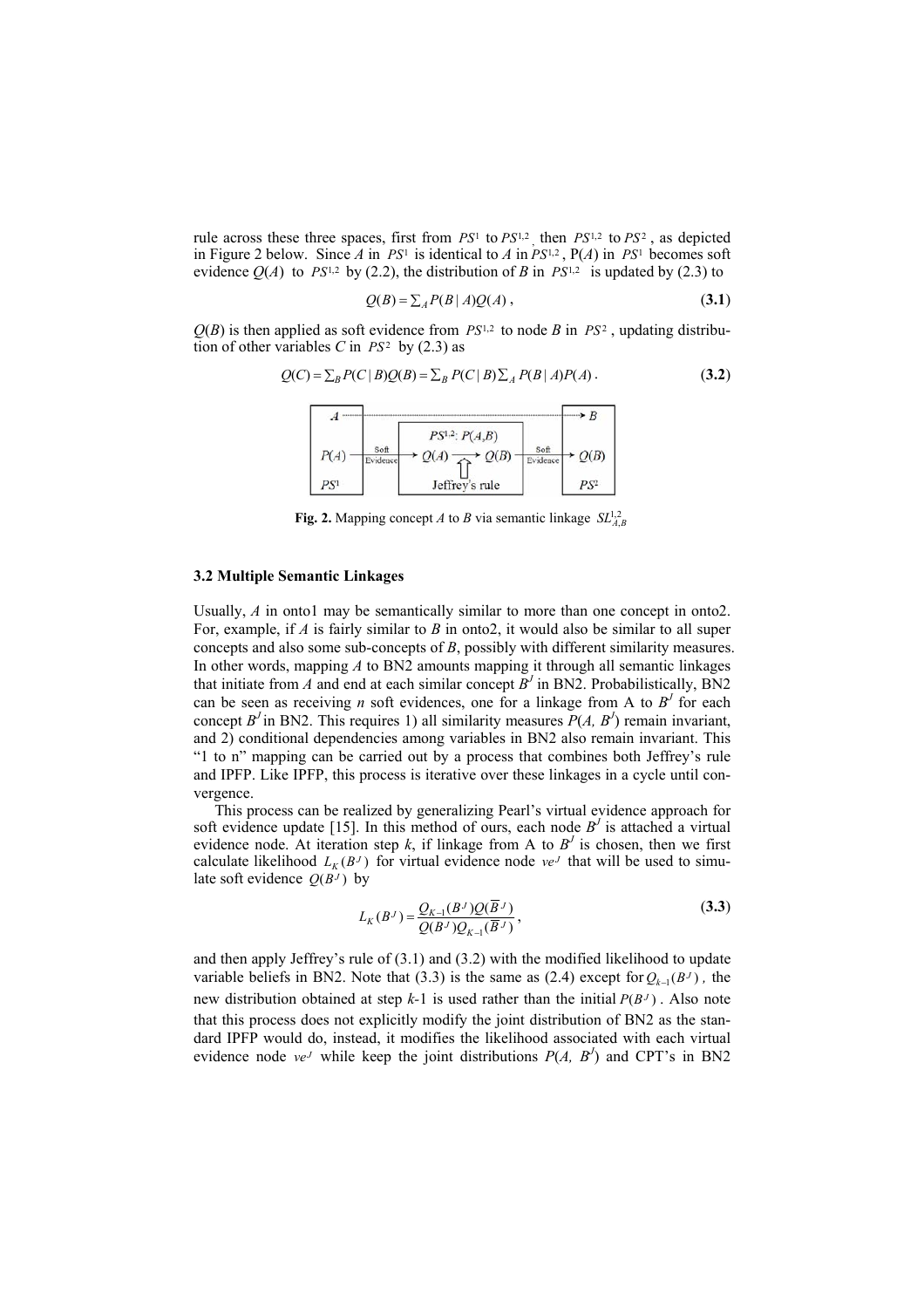unchanged. It can be shown that when the process converges, beliefs on variables in BN2 are consistent with all similarity measures  $P(A, B)$  and  $P(A)$ , the belief of *A* in BN1.

**Mapping Reduction** Using all n linkages in "1 to n" type of mapping, as described above, is computationally very expensive because the IPFP process takes a number of iterations to converge, and each iteration involves belief update of BN2, which itself is exponential to the size of BN2. The problem gets worse for "m to n" type of mapping where what needs to be mapped is a composite concept that is defined as a conjunction (intersection) of several variables or their negations in BN1.

 Fortunately, satisfying a given probabilistic relation *P*(*A, B*) does not always require the use of a linkage from *A* to *B* or even know what the linkage looks like. Several probabilistic relations may be satisfied by one linkage. Consider a simple example in Figure 3 with variables *A* and *B* in *BN*1, *C* and *D* in *BN*2, and similarity (joint probabilities) between every pair as below:

$$
P(C, A) = \begin{pmatrix} 0.3 & 0 \\ 0.1 & 0.6 \end{pmatrix}, P(D, A) = \begin{pmatrix} 0.33 & 0.18 \\ 0.07 & 0.42 \end{pmatrix},
$$
  

$$
P(C, B) = \begin{pmatrix} 0.3 & 0 \\ 0.16 & 0.54 \end{pmatrix}, P(D, B) = \begin{pmatrix} 0.348 & 0.162 \\ 0.112 & 0.378 \end{pmatrix}
$$



**Fig. 3.** Mapping Reduction Example

However, we do not need to set up linkages for all these relations. As Figure 3 depicts, when we have a linkage from *A* to *C*, all these relations are satisfied (the other three linkages are thus redundant). This is because not only beliefs on *C*, but also beliefs on *D* are properly updated by the mapping *A* to *C.*

Several experiments with large BNs have shown that only a very small portion of all  $n_1 \cdot n_2$  linkages are needed in satisfying all probability constraints. This, we suspect, is due to the fact that some of these constraints can be derived from others based on the probabilistic interdependencies among variables in the two BNs. We are currently actively working on developing a set of rules that examine the BN structures and CPTs so that redundant linkages can be identified and removed.

### **4 Learning Probabilities from Web Data**

In this work, we use prior probability distributions  $P(C)$  to capture the uncertainty about concepts (i.e., how likely an arbitrary individual belongs to class *C*), condi-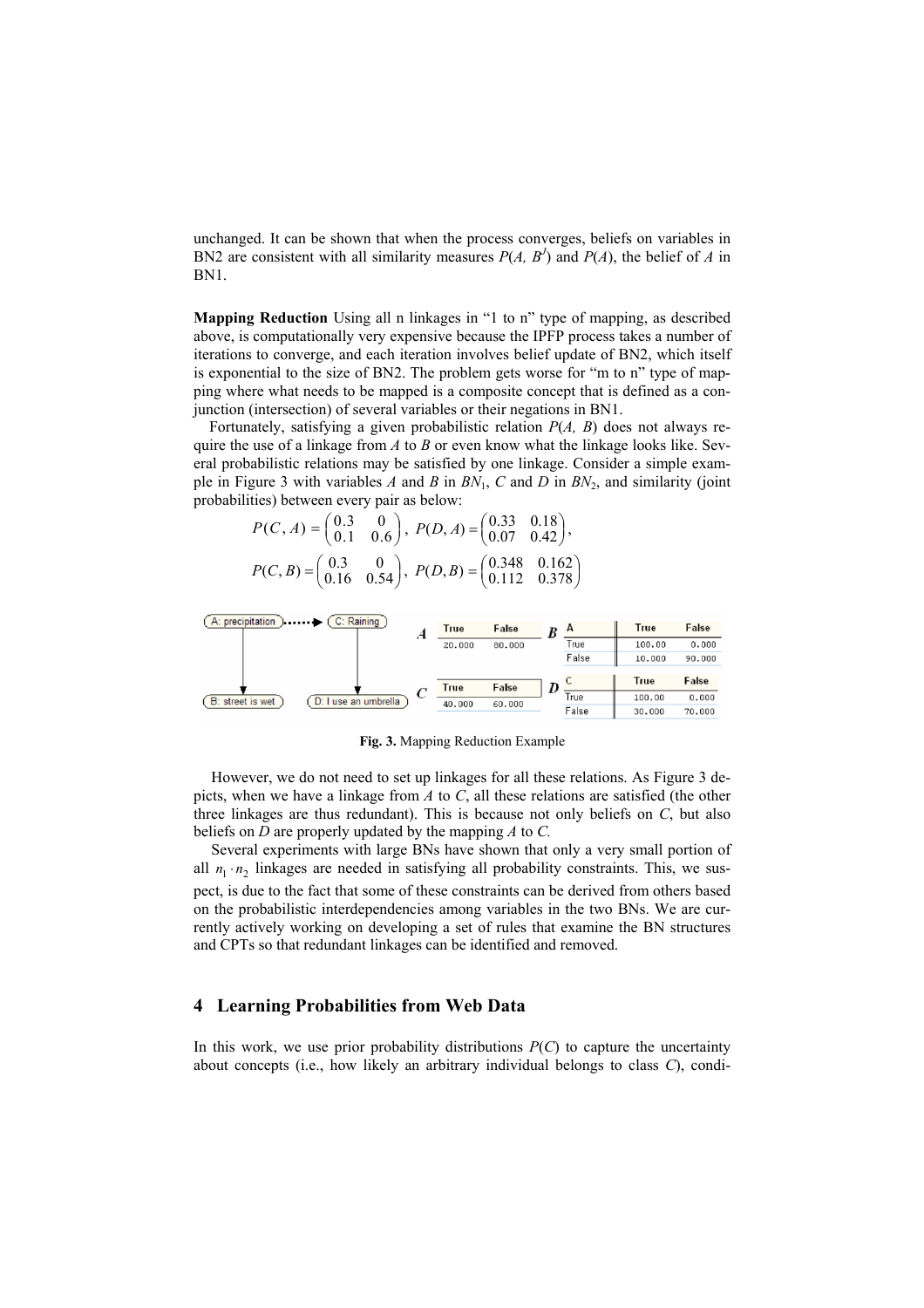tional distributions  $P(C|D)$  for relations between *C* and *D* in the same ontology (e.g., how likely an arbitrary individual in class *D* is also in *D*'s subclass *C*), and joint probability distributions *P*(*A,B*) for semantic similarity between concepts *C* and *D* from different ontologies. Often these kinds of probabilistic information are not available and are difficult to obtain from domain experts. Our solution is to learn these probabilities using text classification technique ([3], [12]) by associating a concept with a group of sample text documents called *exemplars*. The idea is inspired by those machine learning based semantic integration approaches such as [7], [11], and [19], where the meaning of a concept is implicitly represented by a set of exemplars that are relevant to it.

Learning the probabilities for semantic similarity between concepts in two ontologies is straightforward, assuming we have sufficient exemplars of good quality associated with each concept. First, we can build a model (classifier) for each concept in Ontology 1 according to the statistical information in that concept's exemplars using a text classifier such as Rainbow<sup>1</sup> or Bayesian text classifier dbacl<sup>2</sup>. Then concepts in Ontology 2 are classified into classes of Ontology 1 by feeding their respective exemplars into the models of Ontology 1 to obtain a set of probabilistic scores. These scores showing the inter-concept similarity in a probability form. Concepts in Ontology 1 can be classified in the same way into classes of Ontology 2. This crossclassification process (Figure 4) helps find a set of raw mappings between Ontology 1 and Ontology 2. Similarly, we can obtain prior or conditional probabilities related to concepts in a single ontology through self-classification with the models learned for that ontology.



**Fig. 4.** Cross-classification using Text Classifiers on Web Data

The quality of these text classification based methods is highly dependent on the quality of text exemplars to each concept, which together should well capture the meaning of the concept. Two criteria are seen to be crucial in assessing the quality of exemplars: each exemplar (at least most of them) should be *relevant* to the meaning of the concept, and that these exemplars together should well *cover* all aspects of that concept. For example, articles on computer games are very relevant to the concept of "computer applications", but they alone hardly cover all computer applications.

l

<sup>1</sup> http://www-2.cs.cmu.edu/~mccallum/bow/rainbow

<sup>2</sup> http://www.lbreyer.com/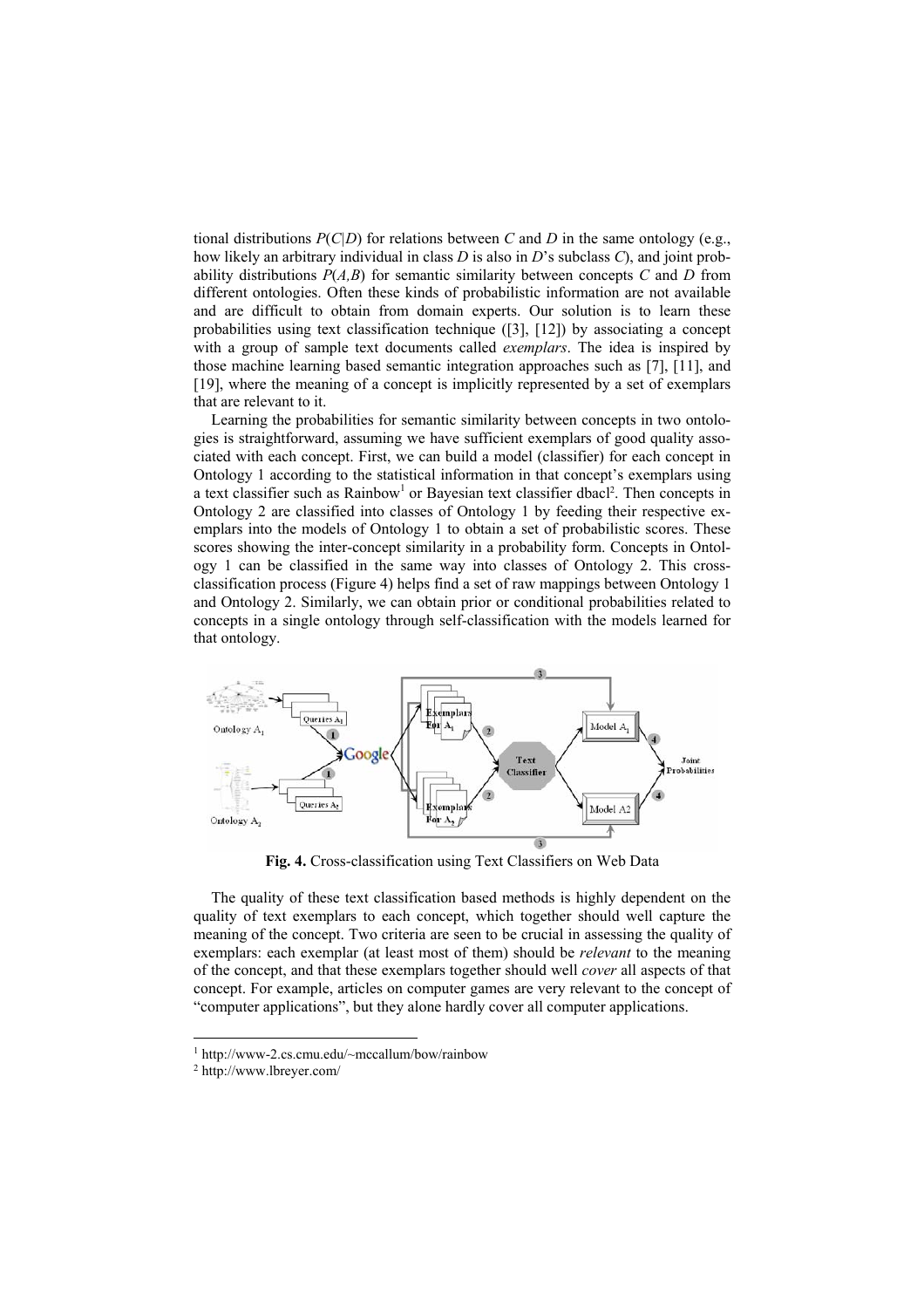The need to find sufficiently many relevant exemplars for a large number of concepts greatly reduces the attractiveness and applicability of these machine learning based approaches. It would be a very time-consuming task for knowledge workers to find high quality text exemplars manually, as apparently the case for GLUE [7]. Our approach is to use search engines such as Google<sup>3</sup> to retrieve text exemplars for each concept node automatically from WWW, the richest information resource available nowadays. The goal is to search for documents in which the concept is used in its intended semantics. The rationale is that the meaning of a concept can be described or understood by the way it is used.

To find out what documents are relevant to a term, one cannot simply use the words in the name of the term as keywords to query the search engine. This because a word may have multiple meanings (word senses) and a query using only the name of the term in attention may return documents related to a meaning different from the intended semantics of the term. For example, in an ontology for "food", a concept named "apple" is a subconcept of "fruit". If one only uses "apple" as the keyword for query, documents showing how to make an apple pie and how to use an iPod may both be returned. Clearly, the documents using "apple" for its meaning in computer field is irrelevant to "apple" as a fruit. Fortunately, since we are dealing with concepts in well defined ontologies, the semantics of a term is to a great extent specified by the other terms used in defining this concept in the ontology, including names of its super and subconcept classes and the properties of this concept and its super classes. This semantic information can thus be used to guide the web search with increased relevancy. There are a number of ways the semantic information can be used to help search. The simplest one, and the one we have experimented so far is to form search query for one concept by combining all the terms on the path from root to that concept node in the taxonomy. In the "apple" example, the query would then become "food fruit apple", and documents about iPod and Apple computers would not be returned.

In the experiments, for each concept  $A$ , we search the web to obtain two sets of exemplars:  $U^{\tilde{A}+}$  containing exemplars that support (or positively related to) *A*; and  $U^{\tilde{A}}$ , containing exemplars that support the negation of (or negatively related to ) *A*. Exemplars in  $U^{4+}$  are obtained by searching the web for pages that contain *A* and all names of *A*'s ancestors on the taxonomy, while that for  $U^{\bar{A}}$  are obtained by search pages that contain all names of *A*'s ancestors but not *A*.

With all these documents, we can obtain joint probabilities of *A* and *B* by text classification, similar to what is done in GLUE [7]: applying the classifiers of concepts *A* and *B* to all text documents in *U*, and classify them into four categories:  $U^{A+B+}$ ,  $U^{A+B-}$ ,  $U^{4-B+}$ , and  $U^{4-B-}$ . Then the joint probabilities can be obtained by counting the items in each category, e.g.,  $P(A, B) = |U^{A+B+}| / |U|$ . If we only search for positive exemplars  $U^{4+}$  and  $U^{B+}$ , then only conditional probability  $P(B|A)$  can be obtained (by applying *B*'s classifier to *A*'s supportive exemplars to obtain  $U^{A+B+}$  and compute  $P(B|A) =$  $|U^{A+B+}| / |U^{A+}|$ ). The first approach is the one that works for our purpose.

l

<sup>3</sup> http://www.google.com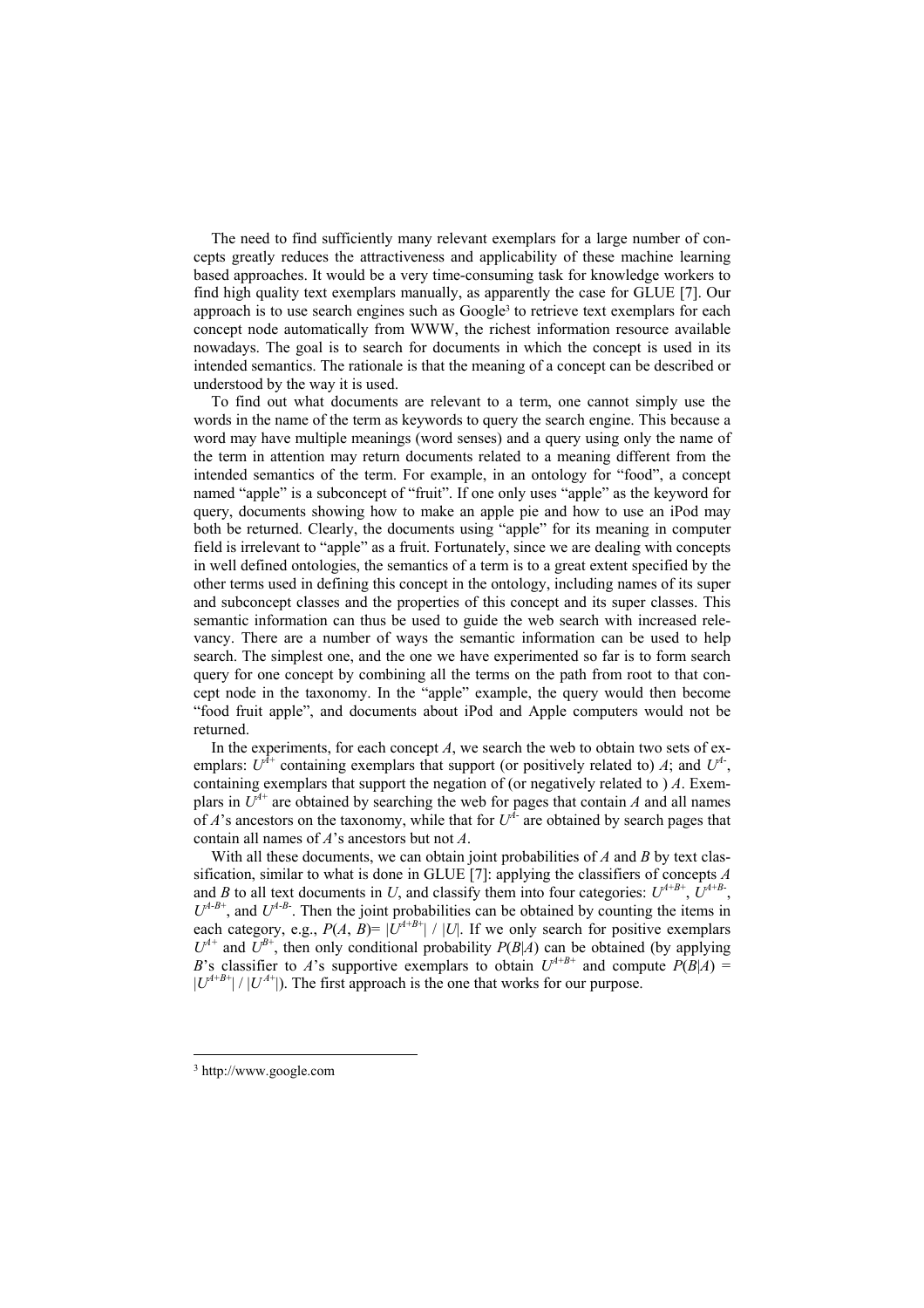# **5 Experiments**

We have performed computer experiments on two small-scale real-world ontologies. Our goals are to find how good the learning can be with the exemplars mined from the web, and how the uncertainty inference across multiple Bayesian networks could help ontology mapping.

**Translating Taxonomies to BNs** We took the Artificial Intelligence sub-domain from ACM Topic Taxonomy<sup>4</sup> and DMOZ<sup>5</sup> (Open Directory) hierarchies and pruned some concepts to form two ontologies, both of which have a single root node *Artificial Intelligence*. All other concepts in the hierarchies are sub categories of AI. These two hierarchies differ in both terminologies and modeling methods. DMOZ categorizes concepts by popularities of web pages to facilitate people's easy access to these pages, while ACM topic hierarchy categorizes concepts from super to sub to structure a classification primarily for academics.

**Table 1.** Statistics of the expirements

| <b>Taxono-</b><br>mies | <b>Nodes</b> | Depth | <b>Total Exemplar</b><br>sıze | Avg. Exem-<br>plar Size | $#$ Exemplar | $Avg.$ #<br>Exp./node |
|------------------------|--------------|-------|-------------------------------|-------------------------|--------------|-----------------------|
| ACM AI                 |              |       | 19.7 MB                       | 698 KB                  | 24533        | 1636                  |
| DMOZ AI                | 25           |       | 29.2 MB                       | 612 KB                  | 35148        | 1406                  |

For every concept, except the root, we obtained exemplars by querying Google as described in the previous section. The statistics of these web pages is listed in Table 1. We used Bayesian text classifier dbacl to create a model for each non-root concept *X* and obtained the pair-wise conditional probability  $P(X \mid Parent(X))$ . The root nodes were assigned a prior probability as (0.5, 0.5).

Then, using *BayesOWL*'s translation rules, the two ontologies were translated into two BNs as shown in Figure 5.



4 http://www.acm.org/class/1998/

5 http://dmoz.org/

l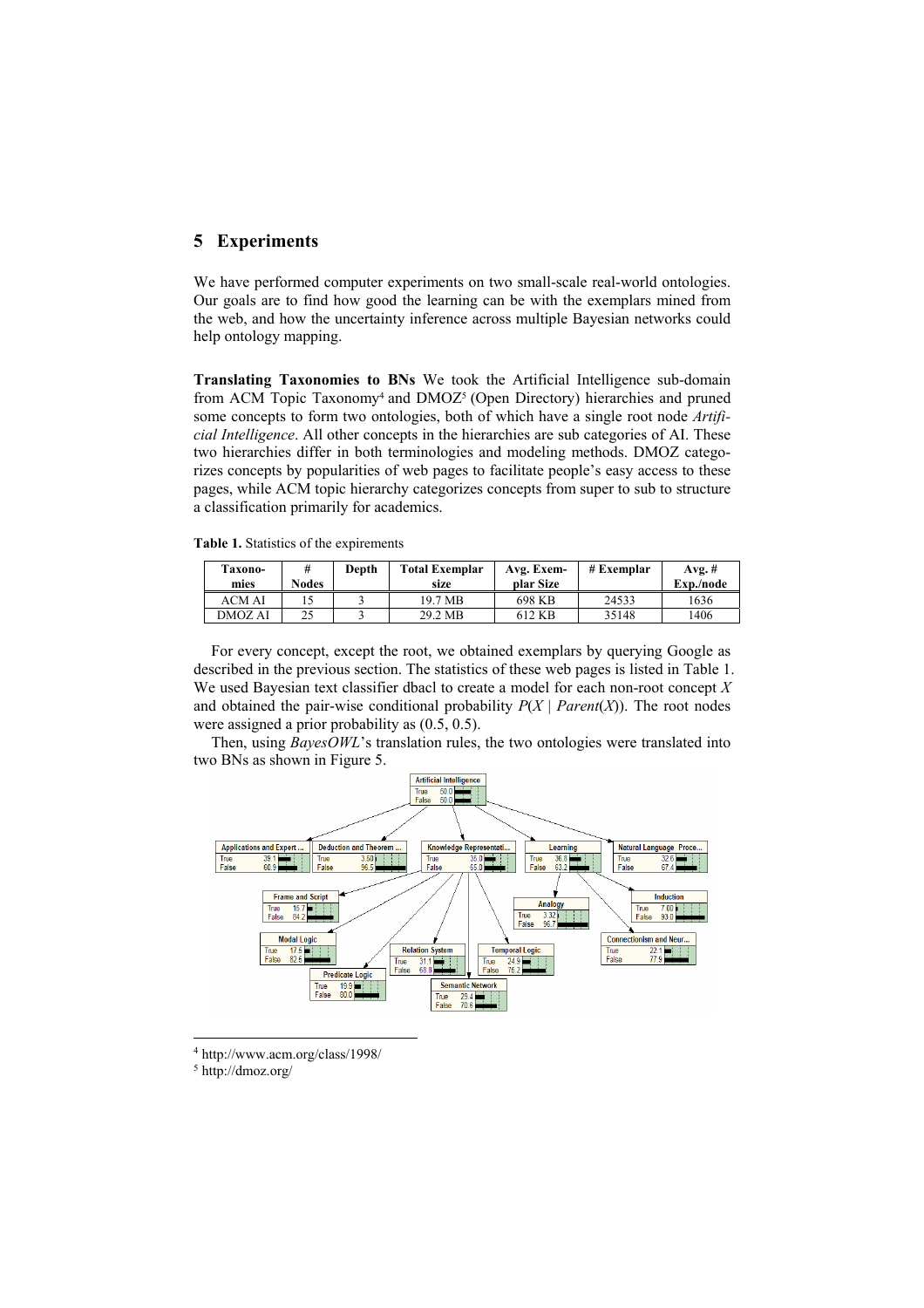

**Fig. 5.** Bayesian network for ACM topics' AI sub-domain and DMOZ's AI sub-domain

**Learning uncertainty mappings** Raw mappings *P*(*A, B*) were computed for each pair of concepts of the two BNs. The similarity between A and B were measured by their Jaccard coefficient, computed from the joint probability. Table 2 lists the five most similar concepts and five most different concepts in the learning result. The top three most similar concepts are actually identical concepts. However, besides these three, another pair of identical concepts is not measured as highly related. They are /*Learning*/*Connectionism & Neural Net* in ACM topic and /*Machine Learning*/*Neural Network* in DMOZ. Their similarity is only 0.61. We speculate this is because the term "connectionism" is not as popular as when ACM topic hierarchy was constructed, and thus is not used along with "*Neural Network*" in most web pages.

**Table 2.** Five most similar concepts and most different concepts in the learning result. The root concept's name is omitted.

| <b>ACM</b> topic                            | <b>DMOZ</b>       | Similarity                        |      |  |
|---------------------------------------------|-------------------|-----------------------------------|------|--|
| Knowledge Representation & Formalism Method |                   | /Knowledge Representation         | 0.96 |  |
| /Natural Language Processing                | /Natural Language | 0.90                              |      |  |
| /Learning                                   | /Machine Learning | 0.88                              |      |  |
| Learning                                    |                   | <b>Knowledge Representation</b>   | 0.81 |  |
| Applications & Expert System                |                   | <b>Knowledge Representation</b>   | 0.79 |  |
|                                             |                   |                                   |      |  |
| /Fuzzy                                      | /Learning/Analog  |                                   | 0.03 |  |
| /Learning/Induction                         | /Learning/Game    |                                   | 0.02 |  |
| Deduction & Theorem Proving                 |                   | /Programming Language/Declarative | 0.02 |  |
| /Learning/Induction<br>/Application         |                   |                                   | 0.01 |  |
| /Learning/Analogy<br>Agent                  |                   |                                   | 0.01 |  |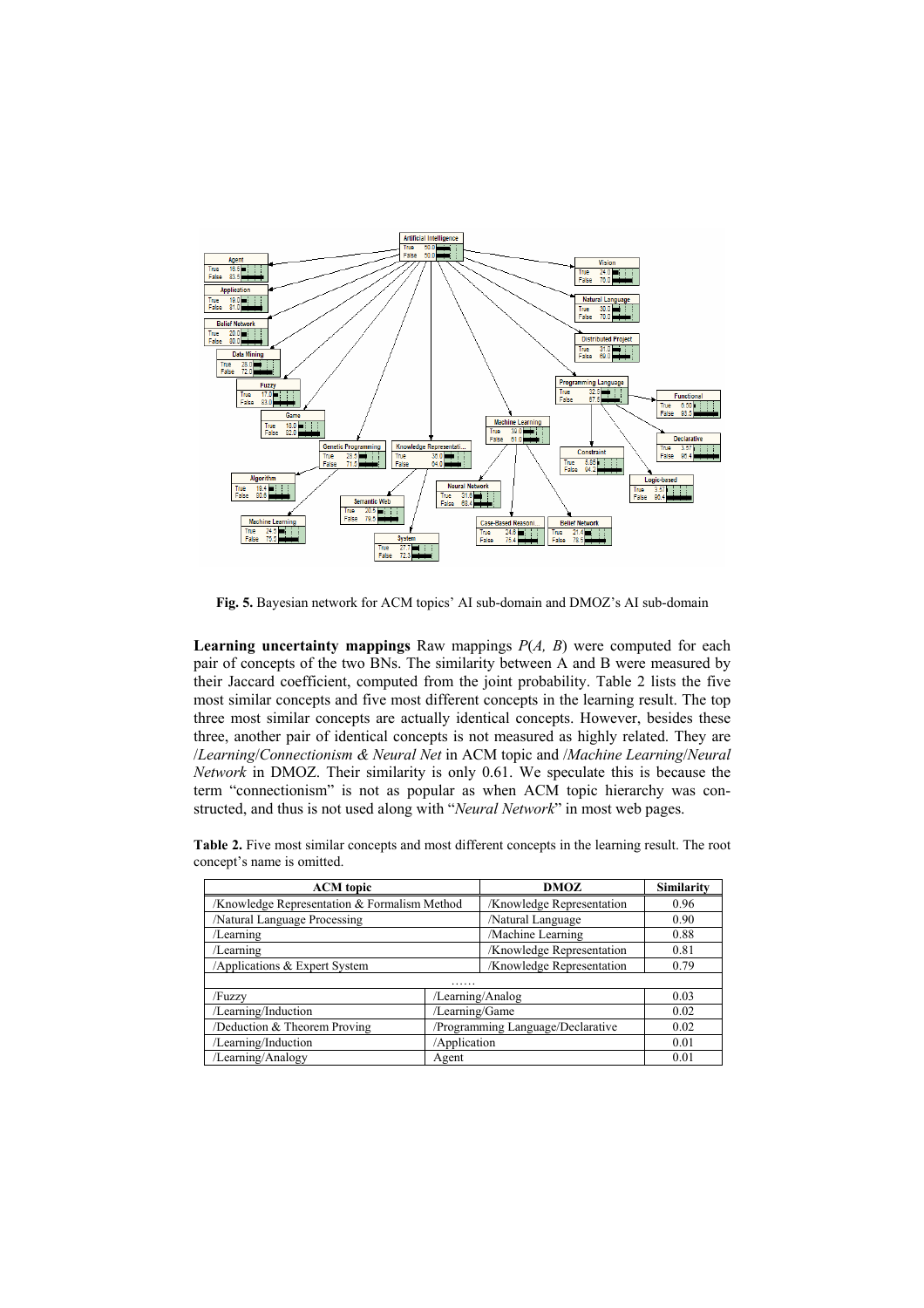**Inference with BN Mappings** Treating ontology mapping as Bayesian network mapping as described here allows us to conduct probabilistic reasoning far beyond finding the best concept match. We are currently actively investigating this issue and developing related algorithms. To illustrate our point, consider the example of finding a description of DMOZ's /*Knowledge Representation*/*Semantic Web* (*dmoz*.*sw*) in ACM topic. There is no ACM concept that is identical to *dmoz*.*sw*, it must be described by a composite expression involving multiple ACM concepts. The two most semantically similar concepts to *dmoz*.*sw* in ACM are /*Knowledge Representation and Formalism Method*/*Relation System* (*acm*.*rs*) and /*Knowledge Representation and Formalism Method*/*Semantic Network* (*acm*.*sn*) with the joint distributions

$$
P(dmoz.sw, acm.rs) = \begin{pmatrix} 0.60 & 0.12 \\ 0.21 & 0.07 \end{pmatrix} \text{ and } P(dmoz.sw, acm.sn) = \begin{pmatrix} 0.58 & 0.13 \\ 0.25 & 0.04 \end{pmatrix},
$$

and respective Jaccard coefficients *J*(*dmoz*.*sw*, *acm*.*rs*) = 0.64, and *J*(*dmoz*.*sw*, *acm*.*sn*)  $= 0.61$ 

From the two joint probabilities, we can see that *dmoz*.*sw* is not a subconcept of either *acm*.*rs* or *acm*.*sn*, but had a sizable overlap with each of them. From the following joint probabilities

 $P(acm.rs, acm.sn) = \begin{pmatrix} 0.2612 & 0.0498 \\ 0.0323 & 0.6557 \end{pmatrix}$ ,

we can see that *acm*.*rs* and *acm*.*sn* also overlap with each other. Figure 6 illustrates the overlap of these three concepts.



**Fig. 6.** The Venn diagram for *dmoz*.*sw*, *acm*.*rs*, and *acm*.*sn*

This leads to a conjecture that *dmoz*.*sw* may be described in terms of *acm*.*rs* and *acm*.*sn*. To validate this conjecture, we need to have the conditional probability  $P(acm.rs= true, acm.sn = true | dmos.sw = true$ . This can be obtained as follows.

- 1. Using learned probabilities *P*(*dmoz*.*sw*, *acm*.*rs*) and *P*(*dmoz*.*sw*, *acm*.*sn*), two semantic linkage were created, from *dmoz*.*sw* to *acm*.*rs* and to *acm*.*sn*, respectively.
- 2. Instantiate *dmoz.sw* as *true*, and compute the likelihoods for the two virtual evidence nodes associated with *acm*.*rs* and *acm*.*sn*.
- 3. Compute *P*(*acm*.*rs= true, acm*.*sn* = true| *dmoz*.*sw* = *true*) by any Bayesian network inference algorithm with the two virtual evidence nodes set to true.

In our experiment, this probability was computed to be 0.851. From this we could conclude that intersection of *acm*.*rs* and *acm*.*sn* is the highly probable subsumer of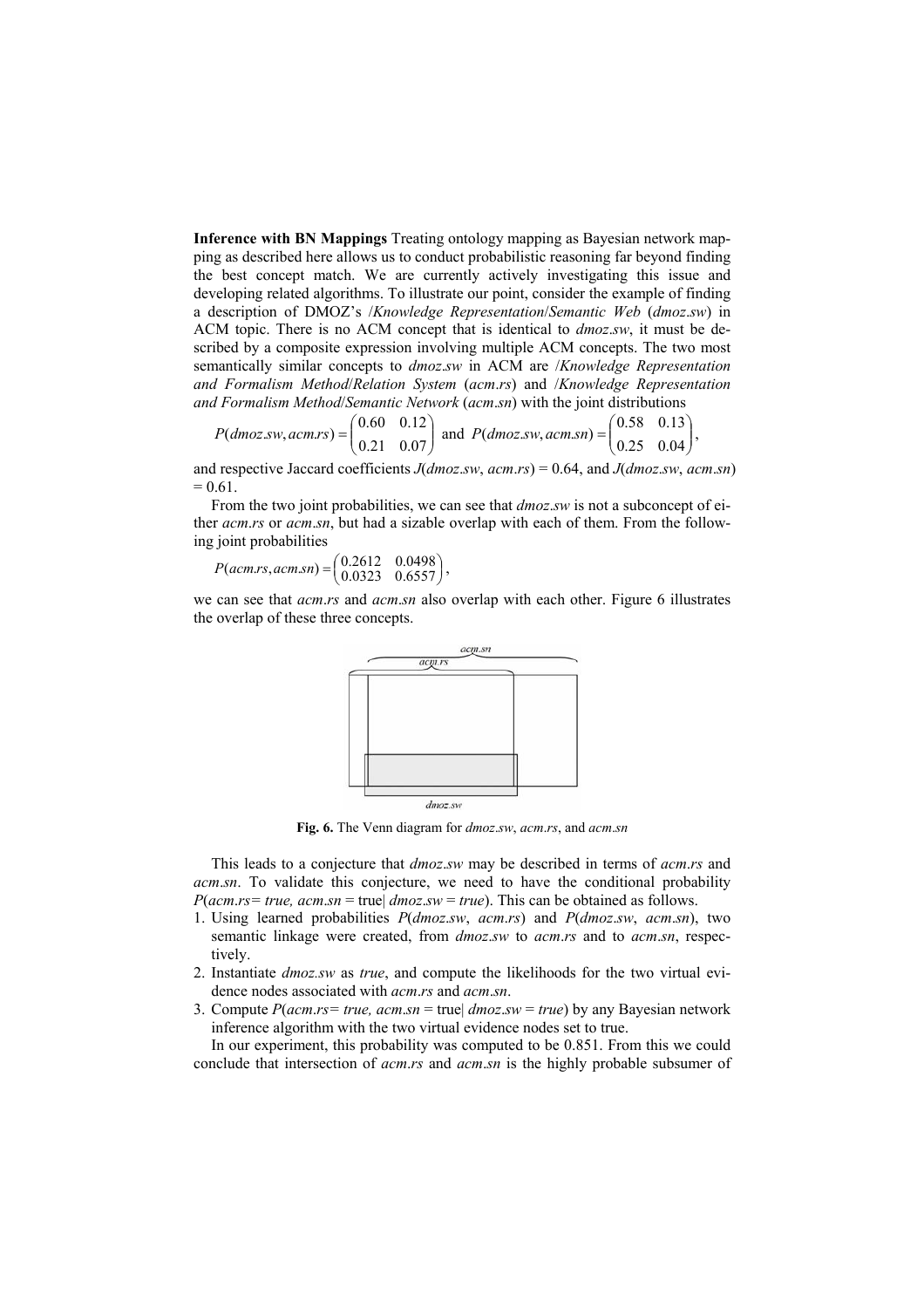*dmoz*.*sw*. More detailed analysis may require having the joint distribution of the three concept nodes (in two ontologies/BNs) or distribution involving additional relevant ACM concepts (with similarity measure lower than those of *acm*.*rs* and *acm*.*sn*). These distributions can be computed in the similar fashion.

# **6 Discussion and Future Work**

This paper describes our ongoing research on developing a probabilistic framework for automatic ontology mapping. In this framework, ontologies (or parts of them) are first translated into Bayesian networks, and then the concept mapping is realized as evidential reasoning between the two BNs by Jeffrey's rule. The probabilities needed in both translation and mapping can be obtained by using text classification programs, supported by associating to individual concepts relevant text exemplars retrieved from the web.

 We are currently actively working on each of these components. In searching for relevant exemplars, we are attempting to develop a measure of relevancy so that less relevant documents can be removed. We are also investigating how semantic information can be utilized to post-process text documents mined from the web so that less relevant ones can be identified and excluded. We are expanding the ontology to BN translation from taxonomies to include properties, and develop algorithms to support common ontology-related reasoning tasks. As for a general BN mapping framework, our current focus is on linkage reduction. We are also working on the semantics of BN mapping and examining its scalability and applicability. Future work also includes developing methods to properly deal with inconsistent probability constraints in IPFP process.

### **Acknowledgement**

This work was supported in part by DARPA contract F30602-97-1-0215 and NSF award IIS-0326460.

# **References**

- 1. Bock, H. H. 1989. A Conditional Iterative Proportional Fitting (CIPF) Algorithm with Applications in the Statistical Analysis of Discrete Spatial Data. *Bull. ISI*, *Contributed Papers of 47th Session in Paris*, 1: 141-142.
- 2. Cramer, E. 2000. Probability Measures with Given Marginals and Conditionals: *I*projections and Conditional Iterative Proportional Fitting. *Statistics and Decisions*, 18: 311-329.
- 3. Craven, M.; DiPasquo, D.; Freitag, D.; McCallum, A.; Mitchell, T.; Nigam, K.; and Slattery, S. 2000. Learning to Construct Knowledge Bases from the World Wide Web. *Artificial Intelligence*, 118(1-2): 69-114.
- 4. Csiszar, I. February 1975. *I*-divergence Geometry of Probability Distributions and Minimization Problems. *The Annuals of Probability*, 3(1): 146-158.